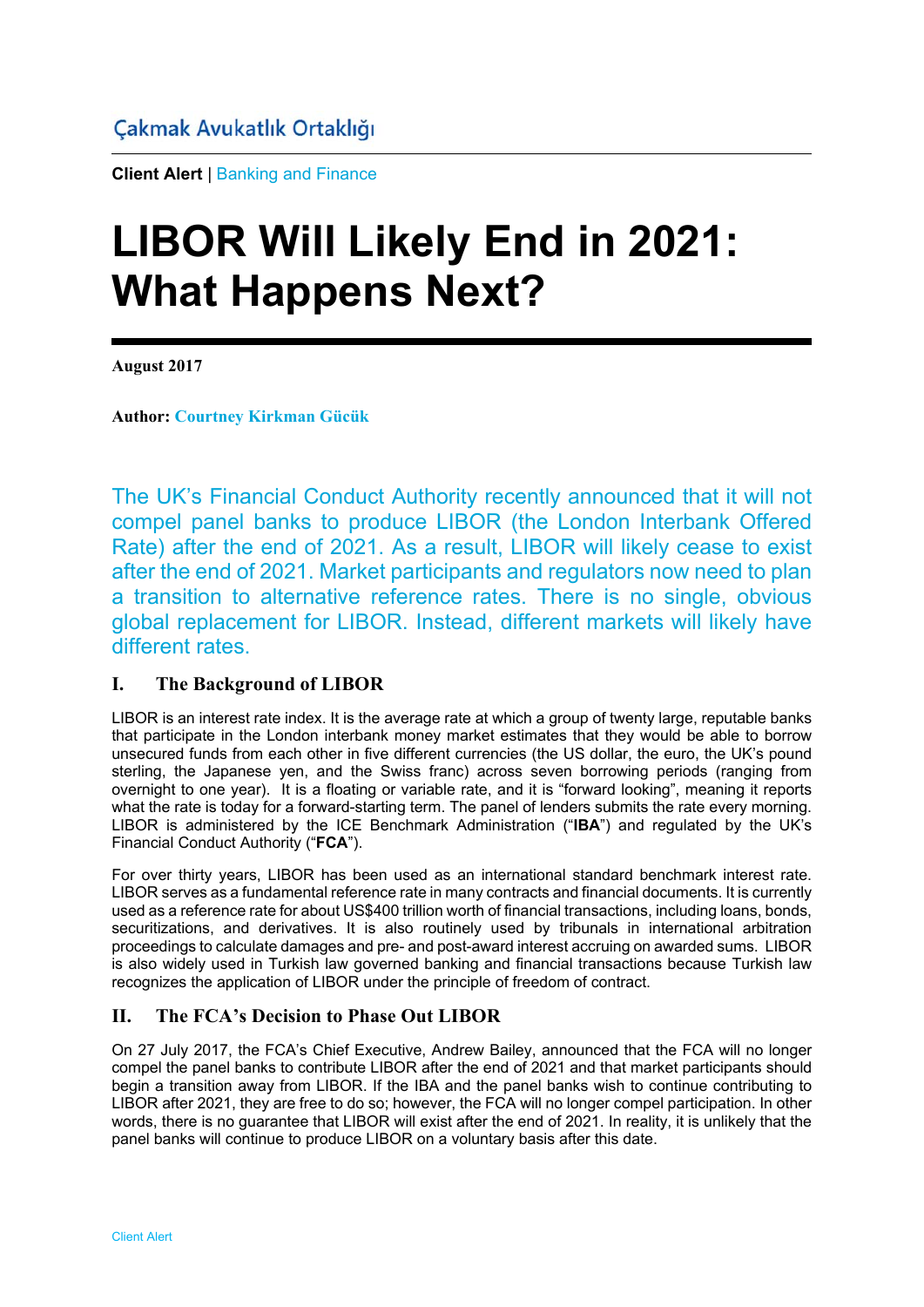The FCA made this decision because the underlying market that LIBOR seeks to measure, which is the market for unsecured wholesale term lending to banks, is no longer sufficiently active. This market slowed down significantly following the global financial crisis in 2008; since then, the panel banks' submissions to LIBOR have been based more on their "expert judgment" than on their actual borrowing transactions. As a result, LIBOR has become a largely hypothetical rate. The fact that there is little actual borrowing activity in this market puts into question the sustainability of the LIBOR benchmarks that are based upon these markets. "*If an active market does not exist, how can even the best run benchmark measure it*?"1

In his announcement, Mr. Bailey stated that the FCA has spent a lot of time persuading the panel banks to continue submitting to LIBOR. The panel banks' participation until 2021 is necessary to avoid the market disruption that would be caused by an unexpected and unplanned disappearance of LIBOR. The FCA is empowered by UK and European legislation to compel banks to contribute to LIBOR if necessary, but the FCA would much prefer not to have to do so. Mr. Bailey warned, "*I cannot entirely discount the risk of earlier panel degradation, or having to fall back to use of our powers to compel, with all the costs and risks of a messier and more costly transition that this might crystallise*."2

Although the FCA has given market participants and regulators a four-and-a-half-year notice of the change, the shift away from LIBOR will be a challenge. Market participants and regulators must start work now on planning a transition to alternative reference rates that are based firmly on transactions.

Although the FCA's announcement came as a surprise to many, market participants and regulators have already been considering possible alternatives to LIBOR.

### **III. Possible Alternatives to LIBOR**

It does not appear that there is any single, clear global successor to LIBOR. Instead, different markets may adopt different reference rates.

Consensus has been reached among derivative market participants on the preferred alternative reference rates, which could be adapted for other purposes. The following rates have been proposed as alternatives to LIBOR:

- **UK**: the Risk Free Rate Working Group selected the reformed SONIA (Sterling Over Night Index Average) in April 2017 as an alternative to GBP LIBOR. The SONIA interest rate benchmark reflects bank and building societies' overnight funding rates in the sterling unsecured market.
- **US**: the ARRC (Alternative Reference Rates Committee) announced in June 2017 that it recommended replacing USD LIBOR with a new, broad Treasury repurchase agreement<sup>3</sup> (or "repo") rate. The Federal Reserve Bank of New York, in cooperation with the Treasury Department's Office of Financial Research, plans to start publishing this new rate daily sometime in the first half of 2018. This is a secured rate, collateralized by Treasuries.

Mr. Bailey noted that both rates above are based on markets that are significantly more active than term LIBOR, and that neither involves the banks' "expert judgment".

- **Europe**: EONIA (Euro Overnight Index Average), which is the weighted average of overnight Euro Interbank Offer Rates for inter-bank loans, to replace EUR LIBOR.
- **Switzerland**: SARON (Swiss Average Rate Overnight), which is based on data from the Swiss franc repo market, to replace CHF LIBOR.
- **Japan**: TONAR (Tokyo Over-Night Average Rate), the uncollateralized overnight call rate, which is calculated and published by the Bank of Japan as the JPY risk-free rate, to replace JPY LIBOR.

-

<sup>1</sup> https://www.fca.org.uk/news/speeches/the-future-of-libor

<sup>2</sup> https://www.fca.org.uk/news/speeches/the-future-of-libor

<sup>&</sup>lt;sup>3</sup> These are short-term loans that are structured as overnight sales and repurchases of securities that use US government debt as collateral, amounting to around US\$660 billion in daily transactions.